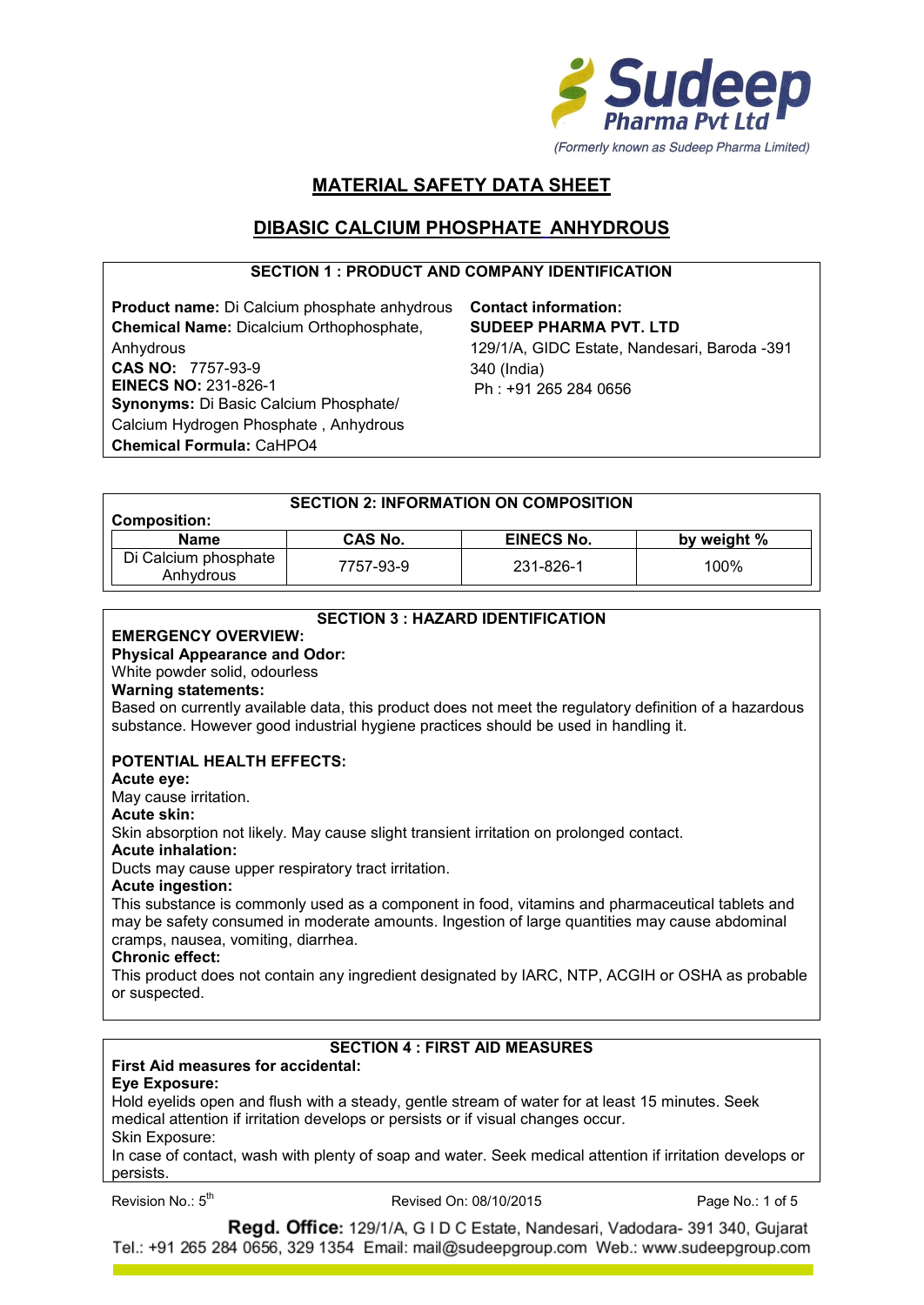

#### **Inhalation:**

If respiratory irritation or distress occurs remove victim to fresh air. Seek medical attention if respiratory irritation or distress continues.

#### **Ingestion:**

Do not induce vomiting unless instructed to do so by a physician. No harmful affects expected. If appreciable quantities are swallowed, call a physician or poison control centre. Do not Leave victim unattended.

## **MEDICAL CONDITIONS POSSIBLY AGGRAVATED BY EXPOSURE:**

Inhalation of product may aggravate existing chronic respiratory problems such as asthma, emphysema or bronchitis. Skin contact may aggravate existing skin disease.

### **NOTES TO PHYSICIAN:**

All treatments should be based on observed signs & symptoms of distress in the patients. Consideration should be given to the possibility that over exposure to materials other than this product may have occurred.

Treat symptomatically: No specific antidote available.

## **SECTION 5: FIRE AND EXPLOSION DATA**

**FIRE HAZARD DATA: Flash point:** Not Applicable **Extinguishing media:** Not Combustible. Use extinguishing method suitable for surrounding fire. **Special Fire Fighting Procedures:** Fire fighters should wear NIOSH/MSHA approved shelf-contained breathing apparatus and full protective clothing. **Unusual Fire and Explosion hazards:** Not combustible **Hazardous Decomposition Materials (Under Fire Conditions):**

None known

# **SECTION 6: ACCIDENTAL RELEASE MEASURES**

#### **Evacuation Procedures and safety:**

Wear appropriate protective gear for the situation. See Personal Protection in Section 8. **Containment of Spill:**

Follow procedure described below under cleanup and Disposal of Spill.

### **Cleanup and Disposal of Spill:**

Sweep or vacuum up and place in an appropriate closed container (see Section 7: Handling and Storage). Avoid creation of dusty conditions. Clean up residual material by washing area with water and detergent. DO NOT RETURN MATERIAL TO ITS ORIGINAL CONTAINER.

**Environmental and Regulatory Reporting:** Do not flush to drain. If spilled on the ground, the affected area should be scraped clean and placed in a appropriate container for disposal. Prevent material from entering public sewer system or any waterways.

# **SECTION 7: HANDLING AND STORAGE**

## **Minimum/Maximum Storage Temperatures:**

Not Available

**Handling:**

This is a food ingredient for human consumption. Keep containers closed when not being used. **Storage:**

Store in closed containers. Store in an area that is sanitary, isolated from all toxic and harmful substances.

Revision No.: 5<sup>th</sup>

Revised On: 08/10/2015 Page No.: 2 of 5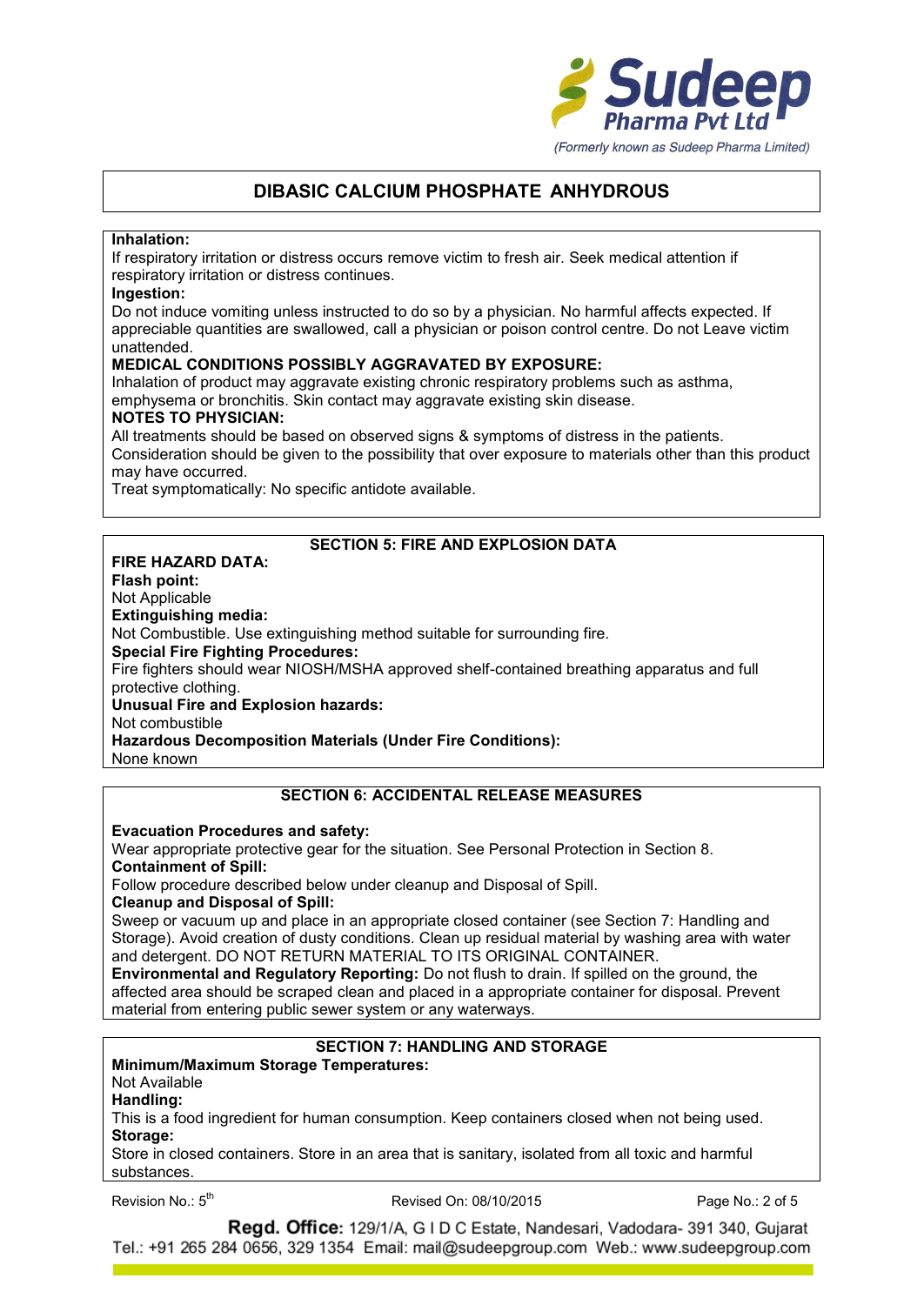

## **SECTION 8: EXPOSURE CONTROLS/ PERSONAL PROTECTION**

## **Introductory Remarks:**

These recommendations provide general guidance for handling this product. Because specific environments and material handling practices vary, safety procedure should be developed for each intended application. While developing safe handling procedures, do not overlook the need to clean equipment and piping system for maintenance and repairs. Waste resulting from this procedure should be handled in accordance with section 13.

### Disposal consideration:

Assistance with selection, use and maintenance of worker protection equipment is generally available from equipment manufacturers.

### **Exposure guidelines:**

No exposure limits were found for this product or any of its ingredients.

#### **Engineering controls:**

Where engineering controls are indicated by use conditions or a potential for excessive exposure exists, the following traditional exposure control techniques may be used to effectively minimize employee exposures, local exhaust ventilation at the point of generation.

#### Respiratory protection:

When respirators required, select NIOSH/MSHA approved equipment based on actual or potential airborne concentrations and in accordance with the appropriate regulatory standards and/or industrial recommendations.

### **Eye/Face Protection:**

Eye and face protection requirements will vary dependent upon work environment conditions and material handling practices.

Appropriate ANSI Z87 approved equipment should be selected for the particular intended for this material.

It is generally regarded as good practice to wear a minimum of safety glasses with side shields when working in industrial environments.

#### **Skin Protection:**

Skin contact should be minimized through use of gloves and suitable long- sleeved clothing (i.e., Shirts and Pants). Consideration must be given both to durability as well as permission resistance.

## **Work Practice Controls :**

Personal Hygiene is an important work practice exposure control measure and the following general measures should be taken when working with or handling this material:

- (1) Do not use, and/or consume foods, beverages, tobacco products, or cosmetics in areas where this material is stored.
- (2) Wash hands and face carefully before eating, drinking, using tobacco, applying cosmetics, or using the toilet.
- (3) Wash exposed skin promptly to remove accidental splashes or contact with this material.

## **SECTION 9: PHYSICAL AND CHEMICAL PROPERTIES**

Physical and Chemical Properties here represent typical properties of this product. Contact the business area using the product information phone number in Section 1 for its exact specifications. **Physical appearance:** White powder solid **Odor : Odorless pH :** Not Applicable **Specific Gravity :** Not available

#### Revision No.: 5<sup>th</sup>

**Water solubility :**

Slightly soluble 0.08wt/wt % at 100° C( 212 F)

Revised On: 08/10/2015 Page No.: 3 of 5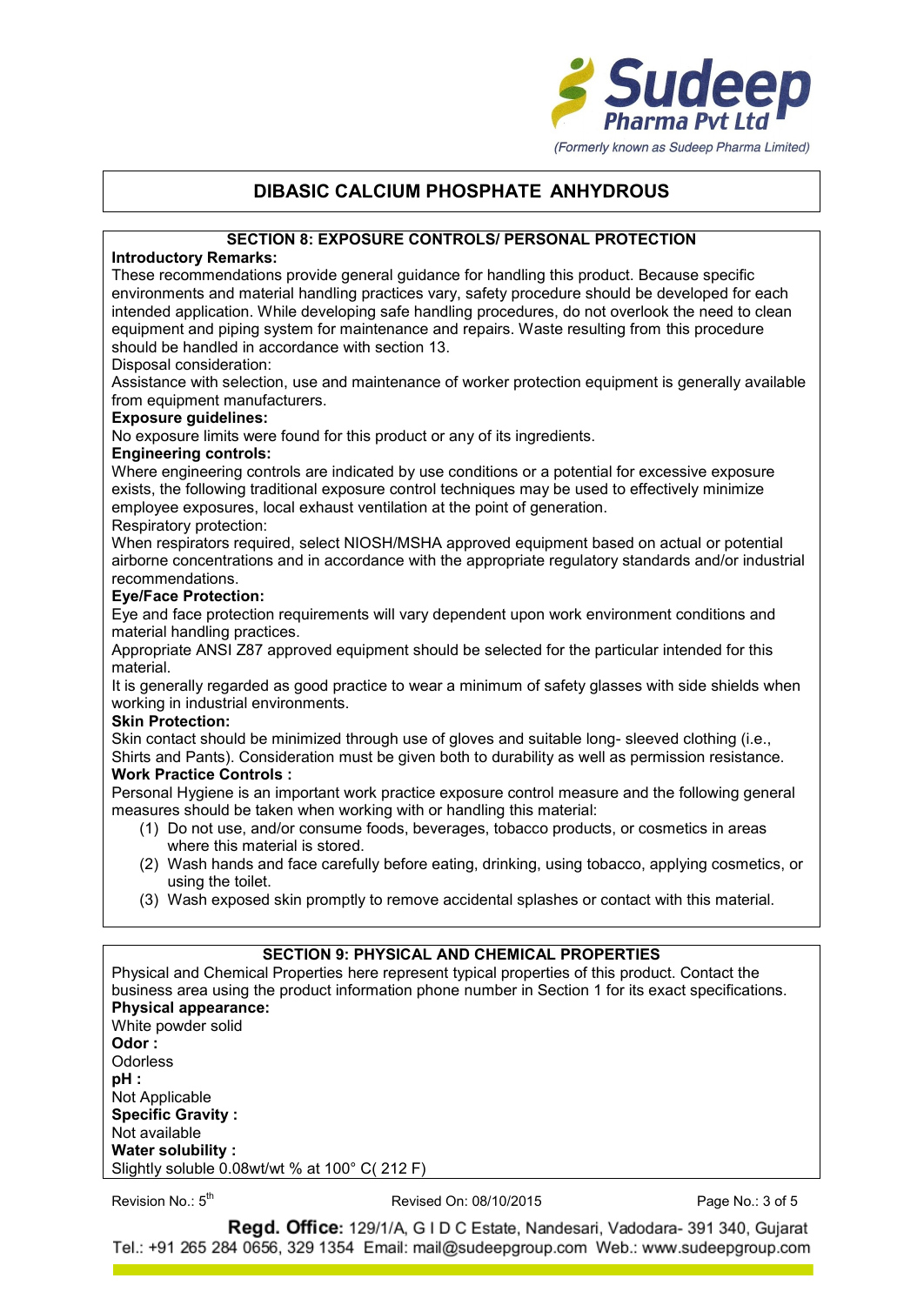

**Melting Point Range :** Not Available **Boiling Point Range :** Not Available **Vapour Pressure:** Not Available **Vapour Density :** Not Available **Molecular weight:** 136.01

### **SECTION 10: STABILITY AND REACTIVITY DATA**

**Chemical stability :** This material is stable under normal handling and storage conditions described in section 7. **Condition to be avoided :** Dusting conditions Extreme Humidity **Materials/Chemicals to be avoided :** None known **The following hazardous decomposition product might be expected : Decomposition Type : thermal** None known **Hazardous polymerization will not occur. Avoid the Following to inhibit the Hazardous polymerization :** Not applicable

#### **SECTION 11: TOXICOLOGICAL INFORMATION**

**Acute Eye Irritation :** No test data found for product. **Acute Skin Irritation : Toxicological information and interpretation:** Skin-Skin irritation, rabbit. Non-irritating **Acute Dermal Toxicity :** No test data found for product. **Acute Respiratory Irritation :** No test data found for product. **Acute Inhalation Toxicity :** No test data found for product. **Acute Oral Toxicity : Toxicological Information and Interpretation:** LD50- lethal dose 50% of test species, > 10000mg/kg. Rat. Chronic Toxicity: This product does not contain any substances that are considered by OSHA, NTP, IARC or ACGIH to be "probable" or "suspected" human carcinogens.

## **SECTION 12: ECOLOGICAL INFORMATION**

**Ecotoxicological Information:** No data found for product. **Chemical fat information:** No data found for the product.

Revision No.: 5

Revised On: 08/10/2015 Page No.: 4 of 5